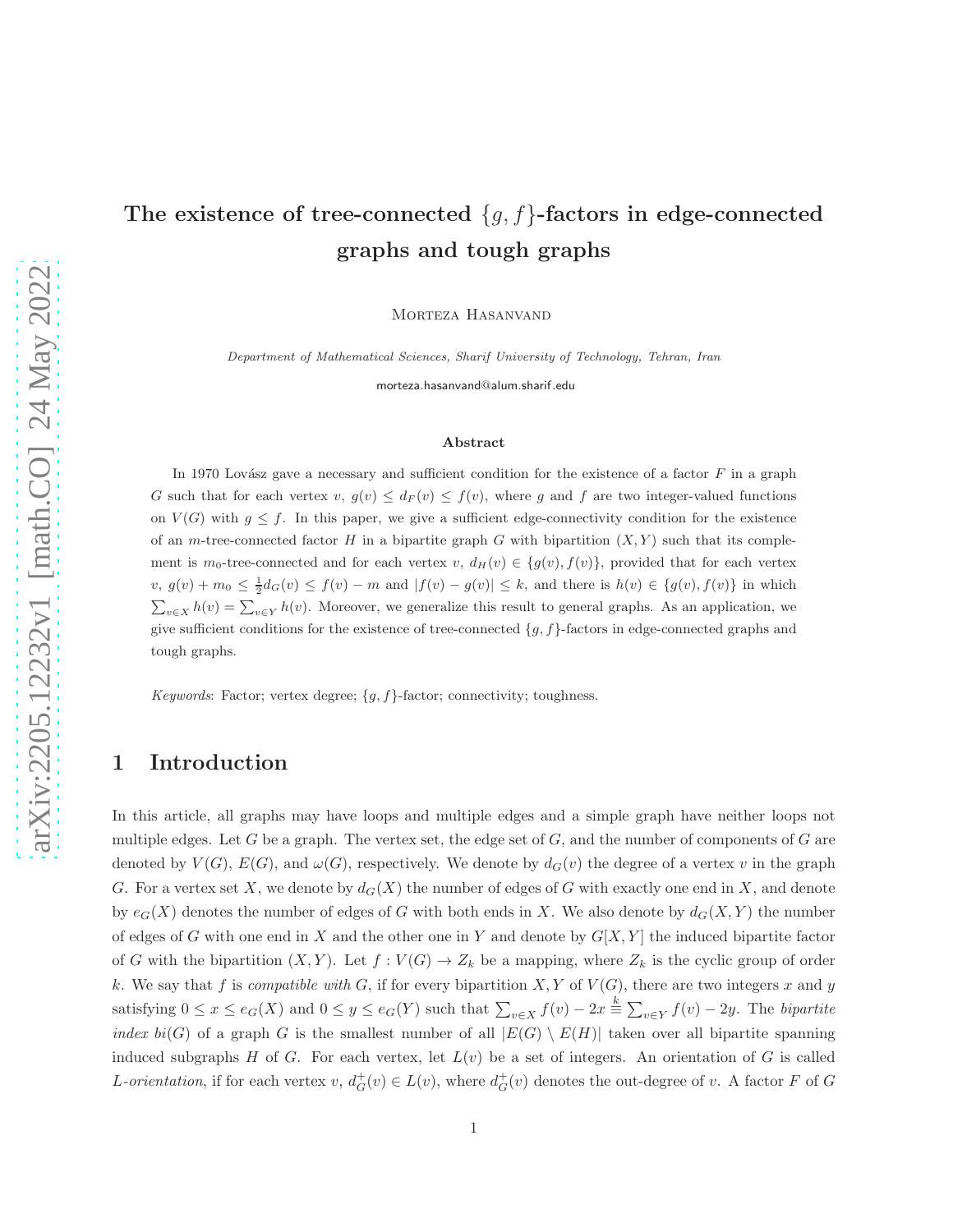is said to be (i) L-factor, if for each vertex v,  $d_F(v) \in L(v)$ , (ii) f-factor, if for each vertex v,  $d_F(v) = f(v)$ , (iii)  $(g, f)$ -factor, if for each vertex  $v, g(v) \leq d_F(v) \leq f(v)$ , where g and f are two integer-valued functions on  $V(G)$ . We denote by  $\omega_{q,f}(G, A, B)$  the number of components C of  $G \setminus (A \cup B)$  such that for each vertex  $v \in V(C)$ ,  $g(v) = f(v)$  and  $d_G(V(C), B) \neq \sum_{v \in V(C)} f(v)$ . For convenience, we write  $\omega_f(G, A, B)$ instead of  $\omega_{g,f}(G, A, B)$  when  $g = f$ . A graph G is called m-tree-connected, if it contains m edge-disjoint spanning trees. Note that by the result of Nash-Williams [\[10\]](#page-10-0) and Tutte [\[13\]](#page-10-1) every 2m-edge-connected graph is m-tree-connected. Throughout this article, all variables  $k$  and  $m$  are nonnegative integers.

<span id="page-1-2"></span>In 1952 Tutte constructed the following criterion for the existence of f-factors.

**Theorem 1.1.** ([\[14\]](#page-10-2)) Let G be a graph and let f be an integer-valued function on  $V(G)$ . Then G has an f-factor, if and only if for all disjoint subsets A and B of  $V(G)$ ,

$$
\omega_f(G, A, B) \le \sum_{v \in A} f(v) + \sum_{v \in B} (d_{G \setminus A}(v) - f(v)).
$$

In 1970 Lovász generalized Tutte's result to the following bounded degree version.

**Theorem 1.2.**([\[9\]](#page-10-3)) Let G be a graph and let g and f be two integer-valued functions on  $V(G)$  with  $g \leq f$ . Then G has a  $(g, f)$ -factor, if and only if for any disjoint subsets A and B of  $V(G)$ ,

$$
\omega_{g,f}(G,A,B) \le \sum_{v \in A} f(v) + \sum_{v \in B} (d_{G \setminus A}(v) - g(v)).
$$

In 2014 Thomassen [\[11\]](#page-10-4) introduced modulo factors and gave a sufficient edge-connectivity for the existence of  $f$ -factors modulo  $k$  in bipartite graphs. Next, his result was developed to graphs with bipartite index at least  $k-1$  by Thomassen, Wu, and Zhang (2016) [\[12\]](#page-10-5). Recently, the present author developed their results to a bounded degree version and derived the following theorem. In Section [3,](#page-4-0) we generalize this result in order to guarantee the existence of  $\{g, f\}$ -factors in edge-connected graphs as mentioned in the abstract.

<span id="page-1-0"></span>**Theorem 1.3.**([\[2\]](#page-10-6)) Let G be a 6k-tree-connected graph,  $k \geq 1$ , and let f be a positive integer-valued function on  $V(G)$ . Assume that f is compatible with G (modulo k). If for each vertex v,  $f(v) \leq \frac{1}{2}d_G(v) \leq f(v) + k$ , then  $G$  has a factor  $F$  such that for each vertex  $v$ ,

<span id="page-1-1"></span>
$$
d_F(v) \in \{f(v), f(v) + k\}.
$$

In [\[3\]](#page-10-7), we developed Theorem [1.3](#page-1-0) to the following tree-connected version. In Section [4,](#page-7-0) we generalize this result in order to guarantee the existence of tree-connected  $\{g, f\}$ -factors in edge-connected graphs.

**Theorem 1.4.**([\[3\]](#page-10-7)) Let G be a  $(2m + 2m_0 + 6k)$ -tree-connected graph,  $k \ge m + m_0 > 0$ , and let f be a positive integer-valued function on  $V(G)$ . Assume that f is compatible with G (modulo k). If for each vertex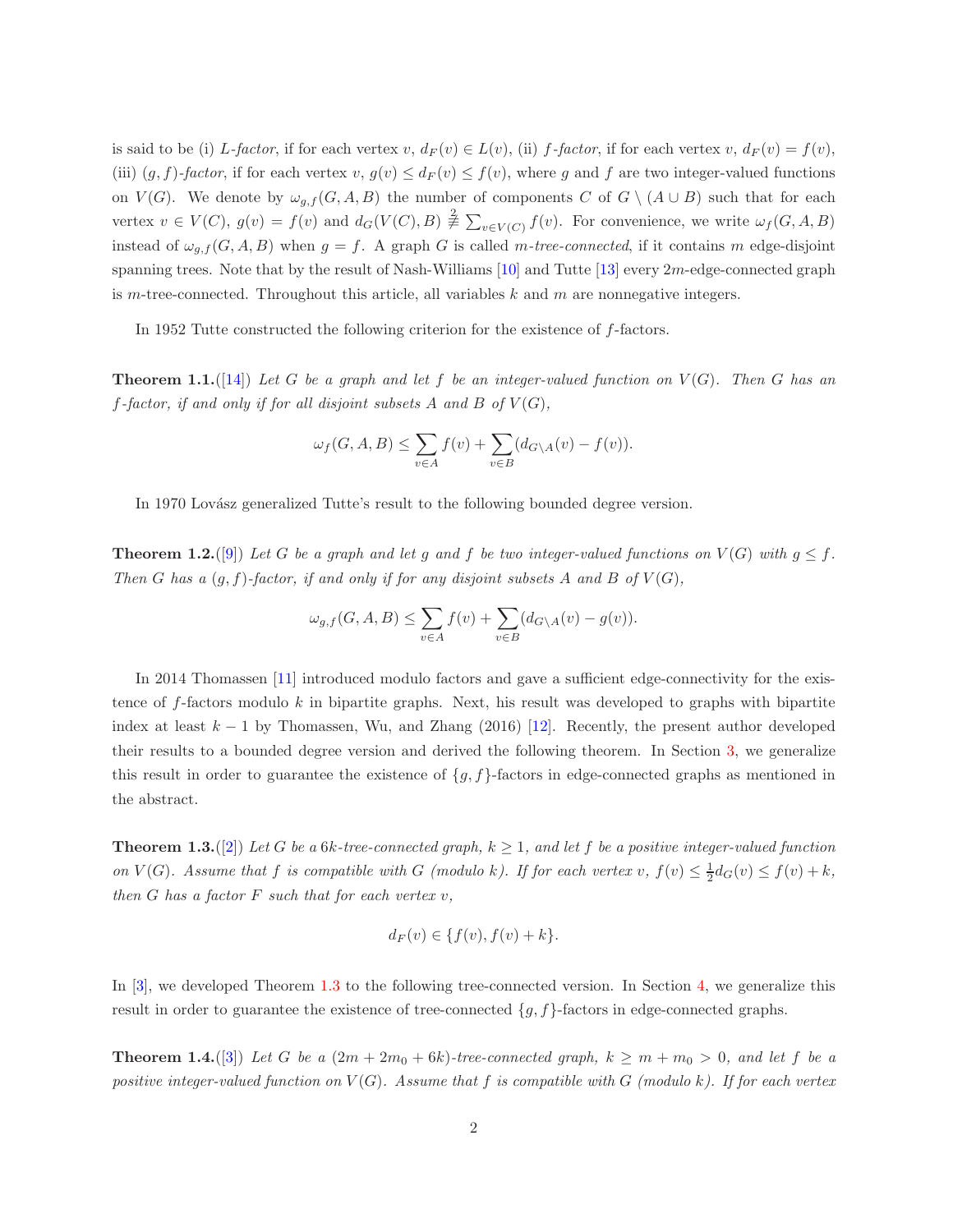$v, f(v) + m_0 \leq \frac{1}{2} d_G(v) \leq f(v) + k - m$ , then G has an m-tree-connected factor H such that its complement is  $m_0$ -tree-connected and for each vertex v,

$$
d_H(v) \in \{f(v), f(v) + k\}.
$$

<span id="page-2-2"></span>In 1990 Katerinis [\[8\]](#page-10-8) gave a sufficient toughness condition for the existence of f-factors. By applying his result, we formulated the following sufficient toughness condition for the existence of tree-connected  ${f, f+1}$ -factors.

**Theorem 1.5.**([\[1\]](#page-10-9)) Let G be a graph, let b be a positive integer, and let f be a positive integer-valued function on  $V(G)$  satisfying  $2m \le f \le b$ . If G is  $b^2$ -tough and  $|V(G)| \ge b^2$ , then it has an m-tree-connected  ${f, f+1}$ -factor.

In [\[4\]](#page-10-10), we formulated the following sufficient toughness condition for the existence of tree-connected  ${f, f+k}$ -factors using Theorem [1.4.](#page-1-1) In Section [5,](#page-9-0) by applying the recent development of Theorem [1.4,](#page-1-1) we derive a sufficient toughness condition for the existence of tree-connected  $\{g, f\}$ -factors.

**Theorem 1.6.**([\[4\]](#page-10-10)) Let G be a graph and let f be a positive integer-valued function on  $V(G)$  satisfying  $3m + 2m_0 + 6k < f + k \le b$  and  $m + m_0 < k$ , where k, b, m, and  $m_0$  are four nonnegative integers. Assume that  $(k-1)\sum_{v\in V(G)} f(v)$  is even. If G is  $4b^2$ -tough and  $|V(G)| \geq 4b^2$ , then G has an m-tree-connected factor H such that its complement is  $m_0$ -tree-connected and for each vertex v,

<span id="page-2-1"></span>
$$
d_H(v) \in \{f(v), f(v) + k\}.
$$

### 2 Preliminary results

#### 2.1 Factors in Eulerian graphs with bounded bipartite index

In this subsection, we shall state a result that is useful for finding factors in Eulerian graphs whose degrees are close to the half of the correspondence degrees in the main graph. For this purpose, we need the following reformulation of Theorem [1.1.](#page-1-2)

**Lemma 2.1.** ([\[14\]](#page-10-2)) Let G be a connected graph and let f be an integer-valued function on  $V(G)$  with  $\sum_{v\in V(G)} f(v)$  even. Then G has an f-factor, if and only if for all disjoint subsets A and B of  $V(G)$ with  $A \cup B \neq \emptyset$ ,

<span id="page-2-0"></span>
$$
\omega_f(G,A,B) < 2 + \sum_{v \in A} f(v) + \sum_{v \in B} (d_{G \setminus A}(v) - f(v)).
$$

Now, we are ready to prove the main result of this subsection.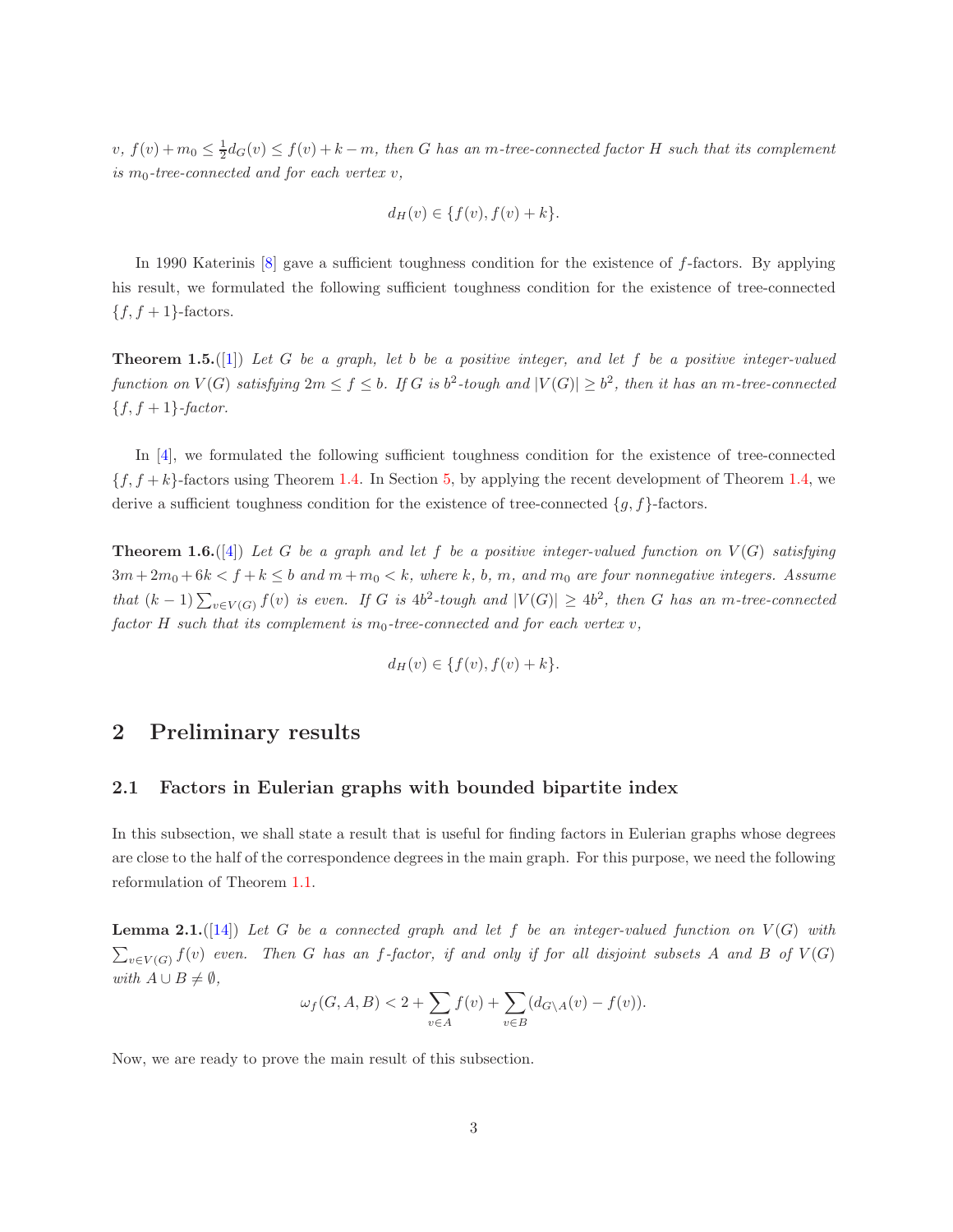**Theorem 2.2.** Let G be an Eulerian graph and let i be an integer-valued function on  $V(G)$  with  $|E(G)| \stackrel{2}{\equiv} t$ , where  $t = \sum_{v \in V(G)} |i(v)|$ . If G is  $(2t - 1)$ -edge-connected and  $bi(G) \ge t - 1$ , then G has a factor F such that for each vertex v,

$$
d_F(v) = d_G(v)/2 + i(v).
$$

**Proof.** For each vertex v, define  $f(v) = d_G(v)/2 + i(v)$ . By the assumption,  $\sum_{v \in V(G)} f(v)$  must be even. Let A and B be two disjoint subsets of  $V(G)$  with  $A \cup B \neq \emptyset$ . If  $A \cup B \neq V(G)$ , then since G is  $(2t-1)$ -edge-connected, it is not hard to check that

$$
\omega(G \setminus (A \cup B)) \le \sum_{v \in A \cup B} d_G(v)/2 - d_G(A, B) - (2t - 1)/2 + 1.
$$

If  $A \cup B = V(G)$ , then since  $bi(G) \ge t - 1$ , we must have  $e_G(A) + e_G(B) \ge t - 1$  which implies that

$$
\omega(G \setminus (A \cup B)) = 0 = \sum_{v \in V(G)} d_G(v)/2 - |E(G)| \le \sum_{v \in A \cup B} d_G(v)/2 - d_G(A, B) - (t - 1).
$$

Since  $t \ge \sum_{v \in A \cup B} |i(v)| \ge \sum_{v \in A} i(v) + \sum_{v \in B} -i(v)$ , in both cases, we therefore have

$$
\omega(G \setminus (A \cup B)) \le \sum_{v \in A} (d_G(v)/2 + i(v)) + \sum_{v \in B} (d_G(v)/2 - i(v)) - d_G(A, B) + 3/2,
$$

which implies that

<span id="page-3-0"></span>
$$
\omega(G \setminus (A \cup B)) < 2 + \sum_{v \in A} f(v) + \sum_{v \in B} (d_G(v) - f(v)) - d_G(A, B).
$$

Hence the assertion follows from Lemma [2.1.](#page-2-0)

The following special case plays an important role in this paper. This result was formerly proved in [\[2,](#page-10-6) Theorem 4.11] for  $6|t|$ -tree-connected graphs.

**Corollary 2.3.** Let G be an Eulerian with  $z \in V(G)$  and let t be an integer number with  $t \stackrel{2}{\equiv} \sum_{v \in V(G)} |E(G)|$ If G is 2|t|-tree-connected and bi(G)  $\geq |t| - 1$ , then G has a factor F such that  $d_F(z) = d_G(z)/2 + t$  and  $d_F(v) = d_G(v)/2$  for each  $v \in V(G) \setminus \{z\}.$ 

#### 2.2 Eulerian tree-connected factors with bounded bipartite index

<span id="page-3-1"></span>Before applying Corollary [2.3,](#page-3-0) we need to utilize the following simple tool in order to establish a desired spanning Eulerian subgraph.

**Lemma 2.4.** Let G be a graph. If  $G[X, Y]$  is  $(m_1 + m_2 + 1)$ -tree-connected graph for a bipartition X, Y of  $V(G)$ , then G can be decomposed into two factors  $G_1$  and  $G_2$  such that  $G_1$  is a  $m_1$ -tree-connected bipartite graph with bipartition  $(X, Y)$ , and  $G_2$  is an  $m_2$ -tree-connected Eulerian graph.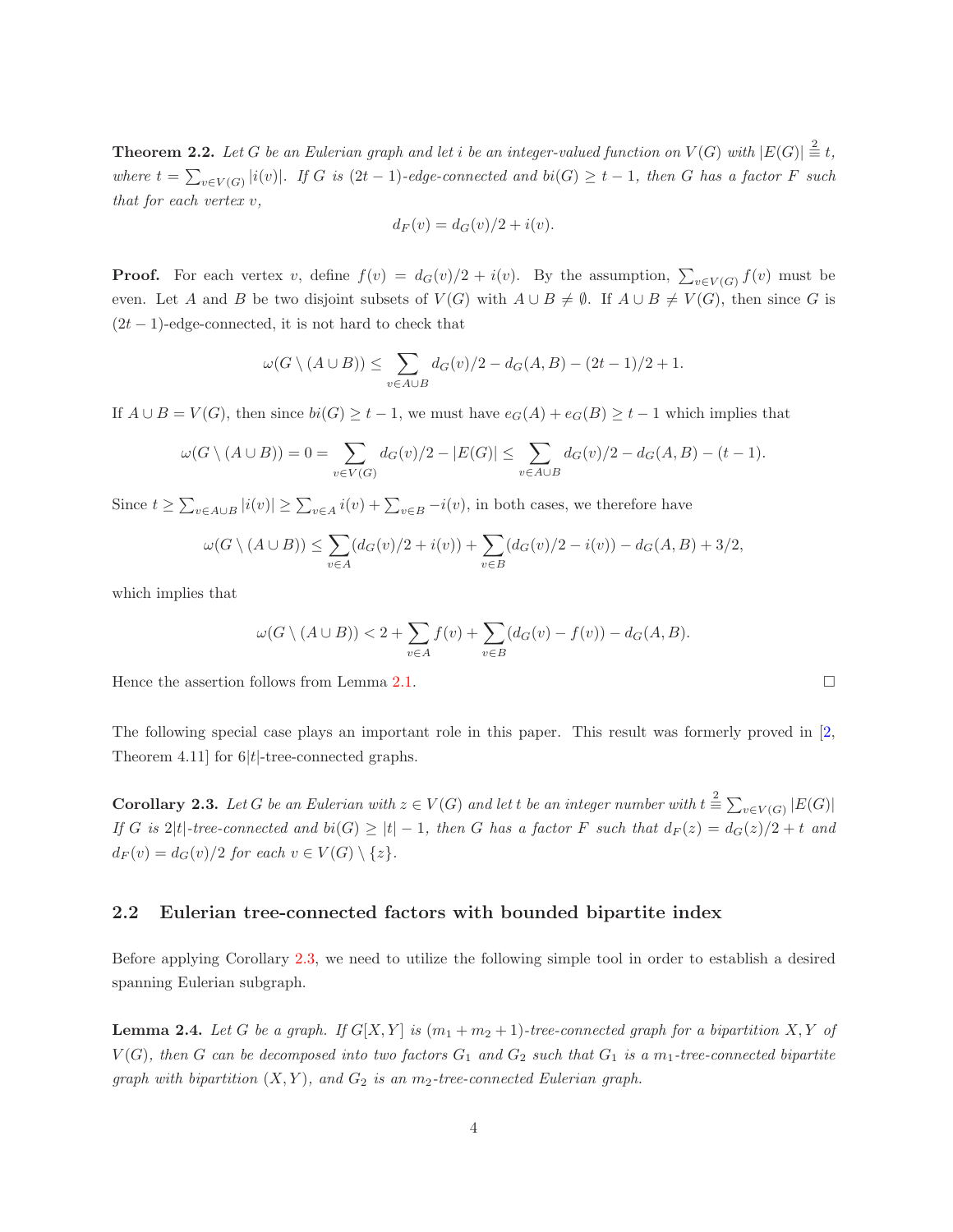**Proof.** Decompose  $G[X, Y]$  into three factors T,  $H_1$ , and  $H_2$  such that T is a tree,  $H_1$  is  $m_1$ -tree-connected, and  $H_2$  is  $m_2$ -tree-connected. Let F be a spanning forest of T such that for each vertex v,  $d_F(v)$  and  $d_{H_2}(v)$ have the same parity. Now, it is enough to define  $G_2 = H_2 \cup F$  and  $G_1 = G \setminus E(G_2)$ .

We will apply the following lemma in Section [4](#page-7-0) instead of the above-mentioned lemma.

**Lemma 2.5.**([\[3\]](#page-10-7)) If G is a  $(2m_1 + 2m_2)$ -tree-connected graph and  $m_2 \ge k_0 \ge 0$ , then G can be decomposed into two factors  $G_1$  and  $G_2$  such that  $G_1$  is a  $2m_1$ -edge-connected Eulerian graph,  $G_2[X, Y]$  is  $m_2$ -treeconnected for a bipartition  $X, Y$  of  $V(G)$ ,

<span id="page-4-3"></span><span id="page-4-2"></span>
$$
e_{G_2}(X) + e_{G_2}(Y) \ge \min\{k_0, bi(G)\}.
$$

The following simple lemma can also help use to give a bound on bipartite index.

**Lemma 2.6.**(see [\[2\]](#page-10-6)) Let G be a graph. If for a bipartition X, Y of  $V(G)$ , the graph  $G[X, Y]$  is k-treeconnected and  $e_G(X) + e_G(Y) \geq k$ , then  $bi(G) \geq k$ .

**Proof.** Let  $T_1, \ldots, T_k$  be k edge-disjoint spanning trees of  $G[X, Y]$  and let  $e_1, \ldots, e_k$  be k distinct edges of the graph  $G[X] \cup G[Y]$ . Since  $T_i$  is a bipartite graph with the bipartition  $(X, Y)$ , the graph  $T_i + e_i$  must contain an odd cycle  $C_i$ . Therefore, G contains k edge-disjoint odd cycles and so  $bi(G) \geq k$ .

# <span id="page-4-0"></span>3 The existence of  ${g, f}$ -factors

In this section, we shall provide some sufficient condition conditions for the existence of  $\{g, f\}$ -factors in highly edge-connected graphs.

#### 3.1 Tools: orientations

We shall below recall some recent results about the existence of orientations with constrained out-degrees in highly edge-connected graphs. For applying them in our proofs, we need the following lemma to make factors with constrained degrees from such orientations.

**Lemma 3.1.** (see [\[6\]](#page-10-11)) Let G be a bipartite graph with bipartition  $(X, Y)$  and  $L: V(G) \to 2^{\mathbb{Z}}$  be a function. Then G admits an L-orientation if and only if G admits an  $L_0$ -factor, where for each vertex v,

<span id="page-4-1"></span>
$$
L_0(v) = \begin{cases} L(v), & when \ v \in X; \\ \{d_G(v) - i : i \in L(v)\}, & when \ v \in Y. \end{cases}
$$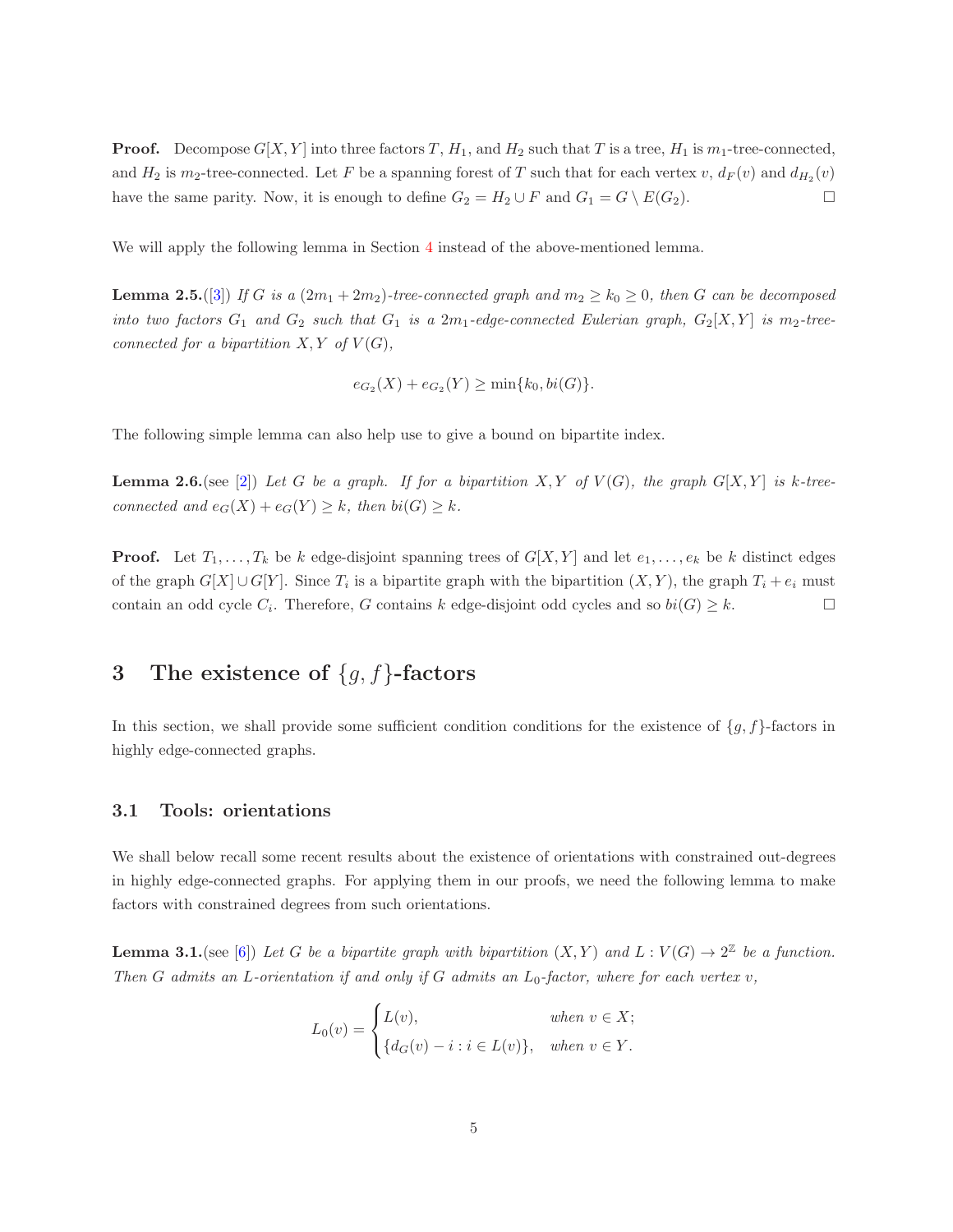**Proof.** If D is an orientation of G, then the factor F consisting of all edges of G directed from X to Y satisfies  $d_F(v) = d_D^+(v)$  for each  $v \in X$ , and  $d_F(v) = d_G(v) - d_D^+(v)$  for each  $v \in Y$ . Conversely, from every factor  $F$ , we can make an orientation  $D$  whose edges directed from  $X$  to  $Y$  are exactly the same edges of  $\Gamma$ .

<span id="page-5-0"></span>**Theorem 3.2.**([\[5\]](#page-10-12)) Let G be a  $4k^2$ -tree-connected graph and let p and q be two integer-valued functions on  $V(G)$  in which for each vertex v,  $p(v) \leq d_G(v)/2 \leq q(v)$  and  $|q(v) - p(v)| \leq k$ . Then G has an orientation such that for each  $v \in V(G)$ ,

$$
d_G^+(v) \in \{p(v), q(v)\},\
$$

if and only if there is an integer-valued function t on  $V(G)$  in which  $t(v) \in \{p(v), q(v)\}\$  for each  $v \in V(G)$ , and  $|E(G)| = \sum_{v \in V(G)} t(v)$ . Furthermore, for an arbitrary given vertex z, we can have  $d_G^+(z) = t(z)$ .

<span id="page-5-2"></span>**Theorem 3.3.**([\[5\]](#page-10-12)) Let G be a graph with  $z \in V(G)$ , let k be a positive integer, and let p and q be two integer-valued functions on  $V(G)$  in which for each vertex v,  $p(v) \leq d_G(v)/2 \leq q(v)$  and  $|q(v) - p(v)| \leq k$ . If G is  $(\frac{3}{2}k+1)(k-1)$ -tree-connected, then it has an orientation such that for each  $v \in V(G) \setminus \{z\}$ ,

$$
d_G^+(v) \in \{p(v), q(v)\}.
$$

Furthermore, for the vertex z, we can have  $-x \le d_G^+(z) - d_G(z)/2 < k - x$ , where x is an arbitrary real number  $x \in [0, k)$ .

#### 3.2 Bipartite graphs

The following theorem gives a necessary and sufficient condition for the existence of  $\{g, f\}$ -factors in highly edge-connected bipartite graphs provided that  $f$  and  $g$  are close enough.

**Theorem 3.4.** Let G be a  $4k^2$ -tree-connected bipartite graph with bipartition  $(X, Y)$  and let g and f be two integer-valued functions on  $V(G)$  in which for each  $v \in V(G)$ ,  $g(v) \leq d_G(v)/2 \leq f(v)$  and  $|f(v)-g(v)| \leq k$ . Then  $G$  has a factor  $F$  such that for each vertex  $v$ ,

<span id="page-5-1"></span>
$$
d_F(v) \in \{g(v), f(v)\},\
$$

if and only if there is an integer-valued function h on  $V(G)$  in which  $h(v) \in \{g(v), f(v)\}$  for each  $v \in V(G)$ , and  $\sum_{v \in X} h(v) = \sum_{v \in Y} h(v)$ . Furthermore, for an arbitrary given vertex z, we can have  $d_F(z) = h(z)$ .

**Proof.** If G contains a  $\{g, f\}$ -factor F, then we can find the desired function h by defining  $h(v) = d_F(v)$ for each vertex v. Note that  $\sum_{v \in X} h(v) = \sum_{v \in X} d_F(v) = |E(F)| = \sum_{v \in Y} d_F(v) = \sum_{v \in Y} h(v)$ . Now, assume there is an integer-valued function h on  $V(G)$  in which  $h(v) \in \{g(v), f(v)\}\)$  for each vertex v, and  $\sum_{v \in X} h(v) = \sum_{v \in Y} h(v)$ . We may assume that  $z \in X$ . For each  $v \in X$ , define  $p(v) = g(v)$  and  $q(v) = f(v)$ , and for each  $v \in Y$ , define  $p(v) = d_G(v) - f(v)$  and  $q(v) = d_G(v) - g(v)$ . If we define  $t(v) = h(v)$  for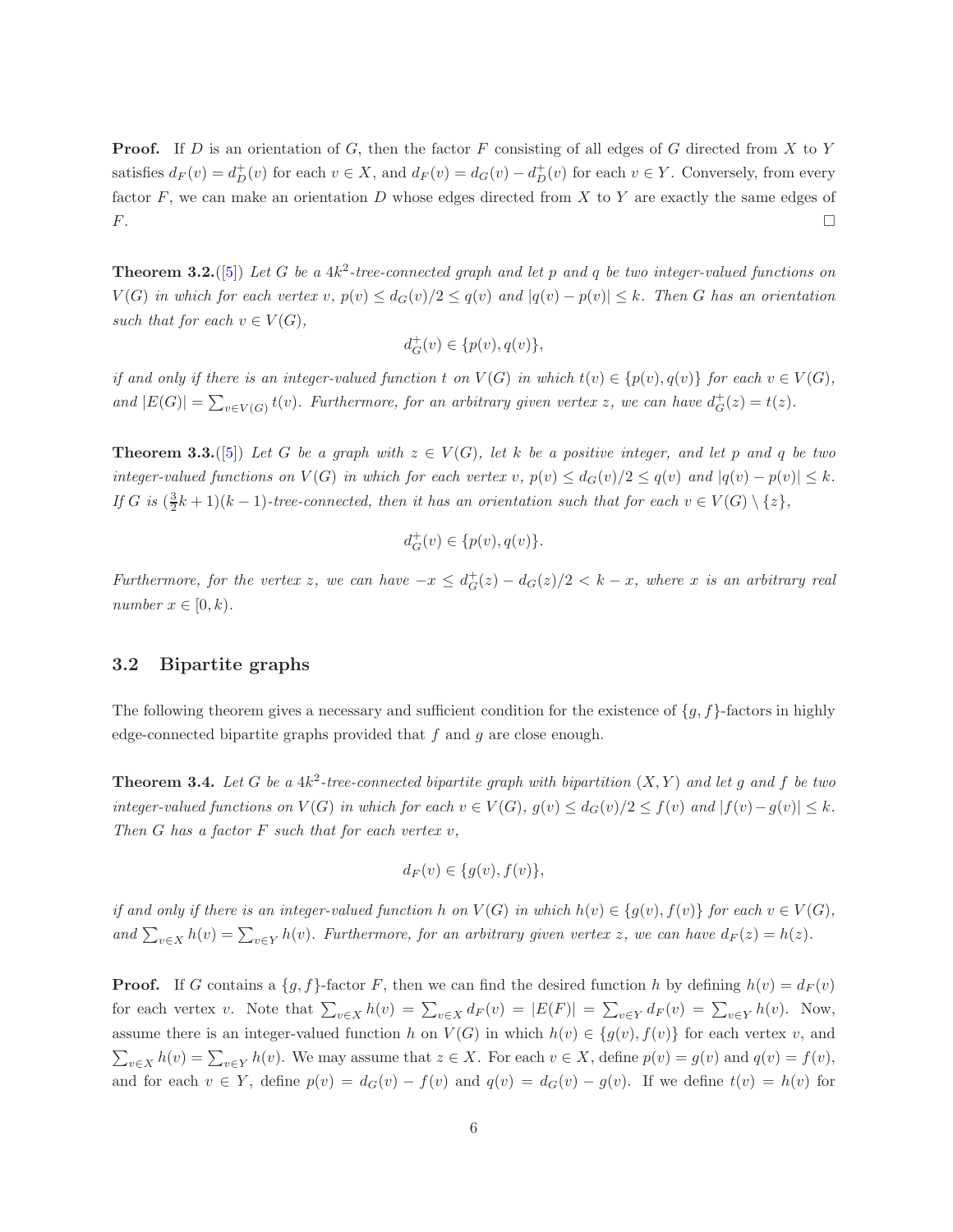each  $v \in X$ , and define  $t(v) = d_G(v) - h(v)$  for each  $v \in Y$ , then  $t(v) \in \{p(v), q(v)\}\$ for each vertex v, and  $\sum_{v \in V(G)} t(v) = \sum_{v \in X} h(v) + \sum_{v \in Y}(d_G(v) - h(v)) = |E(G)|$ . Thus by Theorem [3.2,](#page-5-0) the graph G has an orientation D such that for each vertex  $v, d^+_{D}(v) \in \{p(v), q(v)\}\)$ , and  $d^+_{D}(z) = t(z)$ . Consequently, by Lemma [3.1,](#page-4-1) the graph G must contain a  $\{g, f\}$ -factor F with  $d_F(z) = h(z)$ . Hence the proof is completed.  $\Box$ 

#### 3.3 Almost bipartite graphs

In the following theorem, we generalize Theorem [3.4](#page-5-1) to general graphs by imposing more flexible conditions on the function  $h$ . More precisely, we will use an advantage of odd cycles and loops in our proof which allows us to modify the degree of some vertices a little.

**Theorem 3.5.** Let G be a graph and let g and f be two integer-valued functions on  $V(G)$  in which for each  $v \in V(G)$ ,  $g(v) \leq d_G(v)/2 \leq f(v)$  and  $|f(v) - g(v)| \leq k$ . Assume that  $G[X, Y]$  is  $(4k^2 + 2k)$ -tree-connected and  $e_G(X) + e_G(Y) \leq k-1$  for a bipartition X, Y of  $V(G)$ . Then G has a factor F such that for each vertex v,

<span id="page-6-0"></span>
$$
d_F(v) \in \{g(v), f(v)\}.
$$

if there is an integer-valued function h on  $V(G)$  in which for each  $v \in V(G)$ ,  $h(v) \in \{g(v), f(v)\},\$  $\sum_{v \in V(G)} h(v)$  is even, and  $2e_G(X) + 1 \ge \sum_{v \in X} h(v) - \sum_{v \in Y} h(v) \ge 0$ .

**Proof.** By Lemma [2.4,](#page-3-1) the graph G can be decomposed into two factors  $G_1$  and  $G_2$  such that  $G_1$  is a  $4k^2$ tree-connected bipartite graph with bipartition  $(X, Y)$  and  $G_2[X, Y]$  is a 2k-tree-connected Eulerian graph so that  $e_{G_2}(X) + e_{G_2}(Y) = e_G(X) + e_G(Y) \leq k - 1$ . Pick  $z \in X$  and let  $t = \sum_{v \in X} h(v) - \sum_{v \in Y} h(v)$  $e_G(X) + e_G(Y)$ . Since  $\sum_{v \in X} h(v) - \sum_{v \in Y} h(v)$  is even, we must have  $2e_G(X) \ge \sum_{v \in X} h(v) - \sum_{v \in Y} h(v)$ and  $2e_G(Y) \geq 0 \geq \sum_{v \in Y} h(v) - \sum_{v \in X} h(v)$  which imply that  $|t| \leq e_G(X) + e_G(Y) \leq k - 1$ . Define  $h'(z) = h(z) - d_{G_2}(z)/2 - t$ , and define  $h'(v) = h(v) - d_{G_2}(v)/2$  for each  $v \in V(G) \setminus \{z\}$ . It is easy to check that  $\sum_{v \in X} d_{G_2}(v)/2 + e_{G_2}(X) = \sum_{v \in Y} d_{G_2}(v)/2 + e_{G_2}(Y)$ , which implies that

$$
\sum_{v \in X} h'(v) = \sum_{v \in X} (h(v) - d_{G_2}(v)/2) - t = \sum_{v \in Y} (h(v) - d_{G_2}(v)/2) = \sum_{v \in Y} h'(v).
$$

Thus by Theorem [3.4,](#page-5-1) the graph  $G_1$  has a factor  $F_1$  such that  $d_{F_1}(z) \in \{g(z) - d_{G_2}(z)/2 - t, f(z) - d_{G_2}(z)/2 - t\}$  $\{t\} \supseteq \{h'(z)\}\$ and  $d_{F_1}(v) \in \{g(v) - d_{G_2}(v)/2, f(v) - d_{G_2}(v)/2\} \supseteq \{h'(v)\}\$ for each  $v \in V(G) \setminus \{z\}$ . Since t and  $e_G(X) + e_G(Y)$  have the same parity, we must have  $t \stackrel{2}{\equiv} e_{G_2}(X) + e_{G_2}(Y) \stackrel{2}{\equiv} \sum_{v \in V(G)} d_{G_2}(v)/2$ . Thus by applying Corollary [2.3,](#page-3-0) the graph  $G_2$  has a factor  $F_2$  such that  $d_{F_2}(z) = d_{G_2}(z)/2 + t$  and  $d_{F_2}(v) = d_{G_2}(v)/2$ for each  $v \in V(G) \setminus \{z\}$ . Note that according to Lemma [2.6,](#page-4-2)  $|t| \le bi(G_2) \le k-1$ . It is easy to check that  $F_1 \cup F_2$  is the desired factor we are looking for.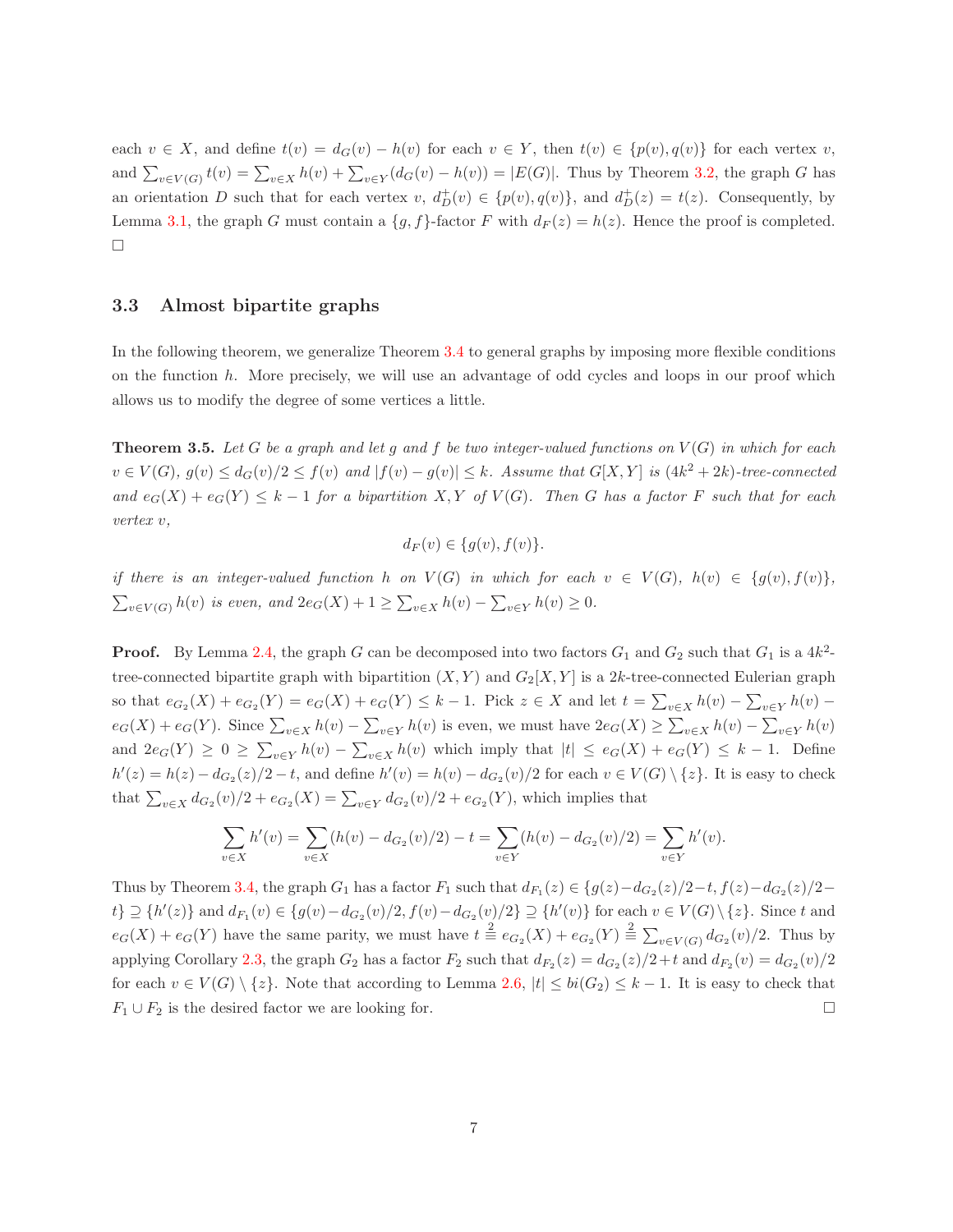#### 3.4 Graphs with bipartite index at least  $k-1$

The following theorem provides a supplement for Theorem [3.5.](#page-6-0) This result replaces a simpler condition for graphs with higher bipartite index.

**Theorem 3.6.** Let G be a graph, let k be a positive integer, and let g and f be two integer-valued functions on  $V(G)$  in which for each  $v \in V(G)$ ,  $g(v) \leq d_G(v)/2 \leq f(v)$  and  $|f(v) - g(v)| \leq k$ . Assume that  $G[X, Y]$ is  $3k^2$ -tree-connected and  $e_G(X) + e_G(Y) \geq k-1$  for a bipartition X, Y of  $V(G)$ . Then G has a factor F such that for each vertex v,

<span id="page-7-1"></span>
$$
d_F(v) \in \{g(v), f(v)\},\
$$

if and only if either there is a vertex u with  $f(u) - g(u)$  odd or  $f(v) - g(v)$  is even for all vertices v and  $\sum_{v\in V(G)} f(v)$  is even.

**Proof.** By Lemma [2.4,](#page-3-1) the graph G can be decomposed into two factors  $G_1$  and  $G_2$  such that  $G_1$  is a  $(\frac{3}{2}k+1)(k-1)$ -tree-connected bipartite graph with bipartition  $(X, Y)$  and  $G_2[X, Y]$  is a 2k-tree-connected Eulerian graph and  $e_{G_2}(X) + e_{G_2}(Y) = e_G(X) + e_G(Y) \ge k - 1$ . Note that  $(\frac{3}{2}k + 1)(k - 1) + 2k + 1 \le 3k^2$ . If for all vertices v,  $f(v)-g(v)$  is even, we set z to be an arbitrary vertex; otherwise, we set z to be a vertex with  $f(z) - g(z)$  odd. By applying a combination of Lemma [3.1](#page-4-1) and Theorem [3.3,](#page-5-2) similarly to the proof of Theorem [3.4,](#page-5-1) one can conclude that the graph  $G_1$  has a factor  $F_1$  such that for each  $v \in V(G) \setminus \{z\}$ ,  $d_{F_1}(v) \in \{g(v) - d_{G_2}(v)/2, f(v) - d_{G_2}(v)/2\},\$ and

$$
d_G(v)/2 - k \le (f(z) + g(z))/2 - d_{G_2}(z)/2 - k/2 \le d_{F_1}(z) \le (f(z) + g(z))/2 - d_{G_2}(z)/2 + k/2 \le d_G(v)/2 + k.
$$

Let  $t \in \{g(z) - d_{F_1}(z) - d_{G_2}(z)/2, f(z) - d_{F_1}(z) - d_{G_2}(z)/2\}$ . Note that  $|t| \leq |f(z) - g(z)|/2 + k/2 \leq k$ . If for all vertices v,  $f(v) - g(v)$  is even, then

$$
d_{F_1}(z) + \sum_{v \in V(G) \setminus \{z\}} d_{G_2}(v)/2 \stackrel{2}{\equiv} \sum_{v \in V(G) \setminus \{z\}} (d_{F_1}(v) + d_{G_2}(v)/2) \stackrel{2}{\equiv} \sum_{v \in V(G) \setminus \{z\}} f(v) \stackrel{2}{\equiv} f(z),
$$

which implies that  $t \stackrel{2}{\equiv} f(z) - d_{F_1}(z) - d_{G_2}(z)/2 \stackrel{2}{\equiv} \sum_{v \in V(G)} d_{G_2}(v)/2$ . Therefore, we can select t such that  $t \stackrel{2}{\equiv} \sum_{v \in V(G)} d_{G_2}(v)/2$ , regardless of  $f(z) - g(z)$  is odd or not. Thus by applying Corollary [2.3,](#page-3-0) the graph  $G_2$  has a factor  $F_2$  such that  $d_{F_2}(z) = d_{G_2}(z)/2 + t$  and  $d_{F_2}(v) = d_{G_2}(v)/2$  for each  $v \in V(G) \setminus \{z\}$ . Note that according to Lemma [2.6,](#page-4-2)  $bi(G_2) \geq k - 1 \geq |t| - 1$ . It is easy to check that  $F_1 \cup F_2$  is the desired factor we are looking for.  $\Box$ 

# <span id="page-7-0"></span>4 The existence of tree-connected  ${g, f}$ -factors

<span id="page-7-2"></span>In this section, we are going to develop Theorems [3.4](#page-5-1) and [3.6](#page-7-1) to tree-connected versions. For this purpose, we need to apply the following lemma in our proofs.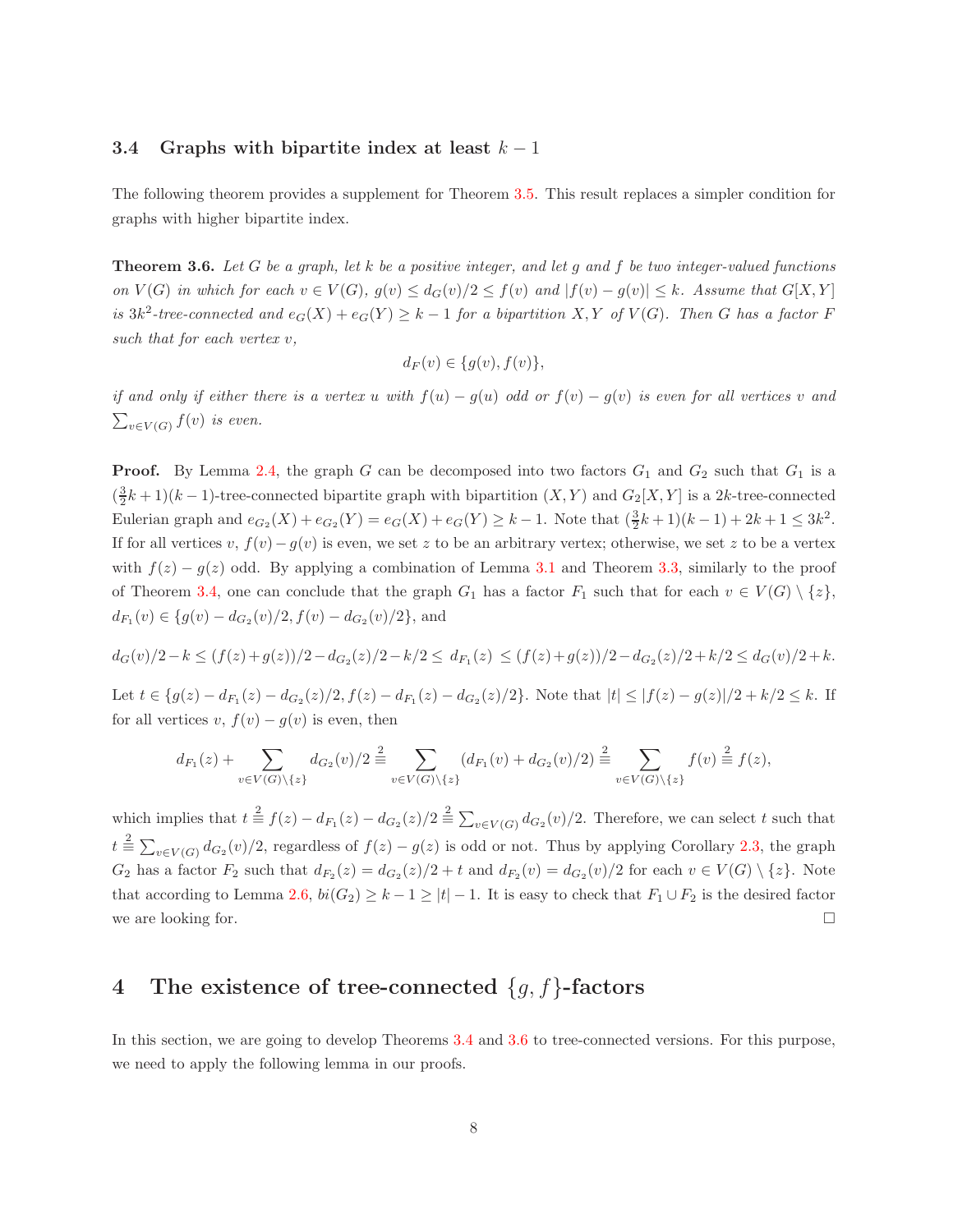**Lemma 4.1.** ([\[3\]](#page-10-7)) Every  $(2m + 2m_0)$ -edge-connected graph G with  $m + m_0 > 0$  has an m-tree-connected H such that its complement is  $m_0$ -tree-connected and for each vertex  $v$ ,

$$
\lfloor \frac{d_G(v)}{2} \rfloor - m_0 \le d_H(v) \le \lceil \frac{d_G(v)}{2} \rceil + m.
$$

#### 4.1 Bipartite graphs

A tree-connected version of Theorem [3.4](#page-5-1) is given in the following theorem.

**Theorem 4.2.** Let G be a  $(2m+2m_0+4k^2)$ -tree-connected bipartite graph with bipartition  $(X, Y)$  and let g and f be two integer-valued functions on  $V(G)$  in which for each  $v \in V(G)$ ,  $g(v) + m_0 \leq \frac{1}{2}d_G(v) \leq f(v) - m$ and  $|f(v) - g(v)| \leq k$ . Then G has an m-tree-connected factor H such that its complement is m<sub>0</sub>-treeconnected and for each vertex v,

$$
d_H(v) \in \{g(v), f(v)\},\
$$

if and only if there is an integer-valued function  $h$  on  $V(G)$  with  $\sum_{v\in X}h(v)=\sum_{v\in Y}h(v)$  in which for each vertex v,  $h(v) \in \{g(v), f(v)\}\$ . Furthermore, for an arbitrary given vertex z, we can have  $d_H(z) = h(z)$ .

**Proof.** If  $m = m_0 = 0$ , then the assertion follows from Theorem [3.4.](#page-5-1) So, suppose  $m + m_0 > 0$ . Since every 2-tree-connected graph has a spanning Eulerian subgraph  $[7]$ , one can decompose G into two factors  $G_1$  and  $G_2$  such that  $G_1$  is a  $(2m + 2m_0)$ -edge-connected Eulerian graph and  $G_2$  is  $4k^2$ -tree-connected. By Lemma [4.1,](#page-7-2) the graph  $G_1$  has an m-tree-connected factor  $H'$  such that its complement is  $m_0$ -treeconnected and for each vertex v,  $d_{G_1}(v)/2 - m_0 \leq d_{H'}(v) \leq d_{G_1}(v)/2 + m$ . For each vertex v, define  $g'(v) = g(v) - d_{H'}(v)$  and  $f'(v) = f(v) - d_{H'}(v)$  so that  $|f'(v) - g'(v)| \leq k$ . By the assumption,

$$
g'(v) = g(v) - d_{H'}(v) \le d_G(v)/2 - m_0 - (d_{G_1}(v)/2 - m_0) = d_{G_2}(v)/2.
$$

Similarly,  $d_{G_2}(v)/2 \le f'(v)$ . If for each vertex v, we define  $h'(v) = h(v) - d_{H'}(v)$ , then  $h(v) \in \{g'(v), f'(v)\},$ and also  $\sum_{v\in X} h'(v) = \sum_{v\in Y} h'(v)$ . Thus by Theorem [3.4,](#page-5-1) the graph  $G_2$  has a factor F such that for each vertex  $v, d_{F(v)} \in \{g'(v), f'(v)\}.$  It is easy to check that  $H' \cup F$  is the desired factor we are looking for.  $\Box$ 

#### 4.2 Graphs with bipartite index at least  $k-1$

A tree-connected version of Theorem [3.6](#page-7-1) is given in the following theorem.

**Theorem 4.3.** Let G be a  $(2m + 2m_0 + 6k^2)$ -tree-connected graph with  $bi(G) \geq k - 1$  and let g and f be two integer-valued functions on  $V(G)$  in which for each  $v \in V(G)$ ,  $g(v) + m_0 \leq \frac{1}{2}d_G(v) \leq f(v) - m$  and  $|f(v) - g(v)| \leq k$ . Then G has an m-tree-connected factor H such that its complement is m<sub>0</sub>-tree-connected and for each vertex v,

<span id="page-8-0"></span>
$$
d_H(v) \in \{g(v), f(v)\}.
$$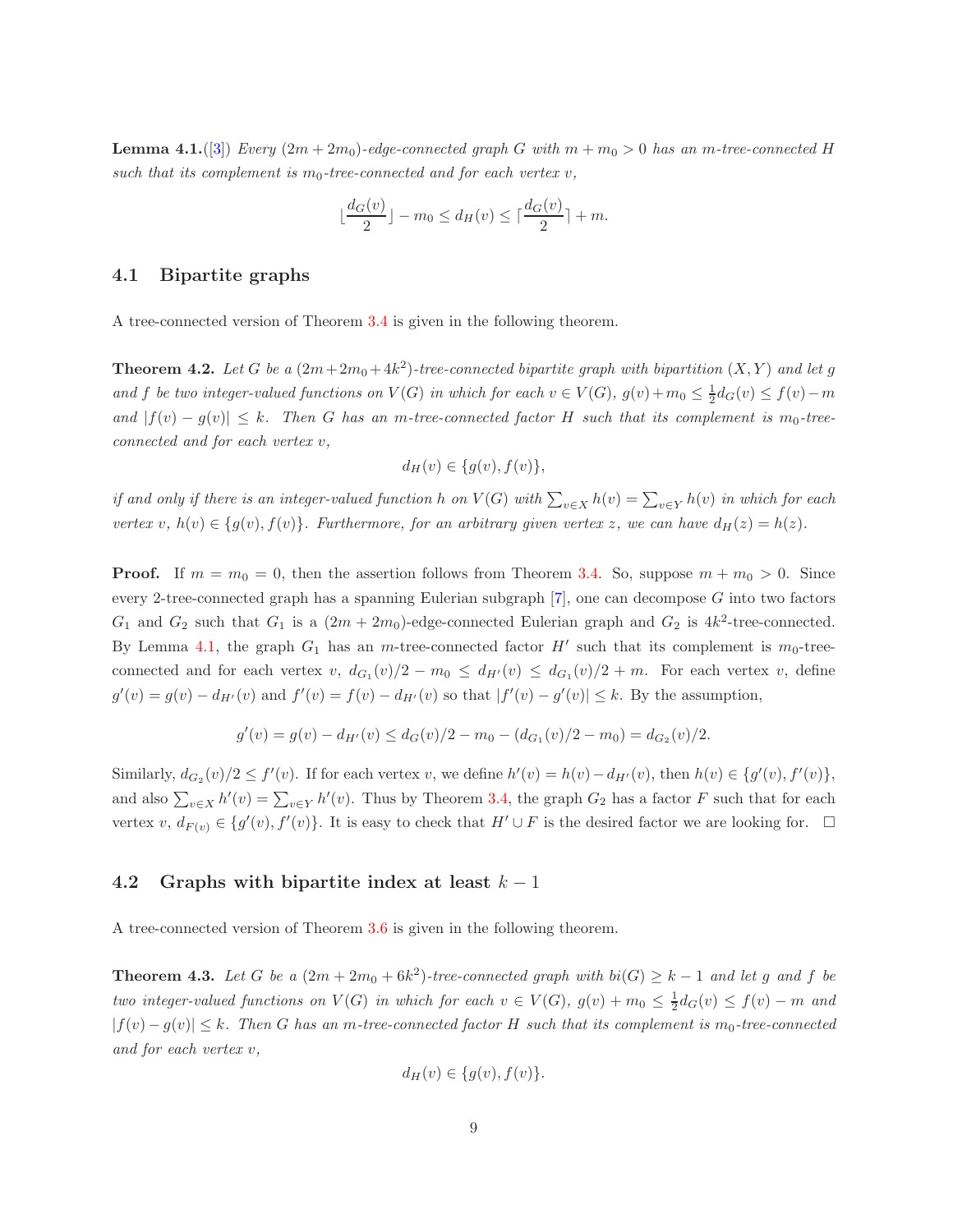if and only if either there is a vertex u with  $f(u) - g(u)$  odd or  $f(v) - g(v)$  is even for all vertices v and  $\sum_{v\in V(G)} f(v)$  is even.

**Proof.** By Lemma [2.5,](#page-4-3) the graph G can be decomposed into two factors  $G_1$  and  $G_2$  such that  $G_1$  is a  $(2m+2m_0)$ -edge-connected Eulerian graph so that  $G_2[X,Y]$  is  $2k^2$ -tree-connected and  $e_{G_2}(X) + e_{G_2}(Y) \ge$ k − 1 for a bipartition X, Y of  $V(G)$ . If  $m = m_0 = 0$ , then the assertion follows from Theorem [3.6.](#page-7-1) So, suppose  $m + m_0 > 0$ . By Lemma [4.1,](#page-7-2) the graph  $G_1$  has an m-tree-connected factor H' such that its complement is  $m_0$ -tree-connected and for each vertex v,  $d_{G_1}(v)/2 - m_0 \le d_{H'}(v) \le d_{G_1}(v)/2 + m$ . For each vertex v, define  $g'(v) = g(v) - d_{H'}(v)$  and  $f'(v) = f(v) - d_{H'}(v)$  so that  $|f'(v) - g'(v)| \leq k$ . By the assumption,

$$
g'(v) = g(v) - d_{H'}(v) \le d_G(v)/2 - m_0 - (d_{G_1}(v)/2 - m_0) = d_{G_2}(v)/2.
$$

Similarly,  $d_{G_2}(v)/2 \le f'(v)$ . In addition, either there is a vertex u with  $f'(u) - g'(u)$  odd or  $f'(v) - g'(v)$  is even for all vertices v and  $\sum_{v \in V(G)} f'(v)$  is even. Thus by Theorem [3.6,](#page-7-1) the graph  $G_2$  has a factor F such that for each vertex  $v, d_{F(v)} \in \{g'(v), f'(v)\}.$  It is easy to check that  $H' \cup F$  is the desired factor we are looking for.  $\Box$ 

Remark 4.4. Note that the results of this section can be developed to version for investigating treeconnected factors with given sparse lists on degrees; similar to a result in [\[5\]](#page-10-12) for investigating orientations with given sparse lists on out-degrees. Also, Theorem [4.3](#page-8-0) can be stated for graphs with  $bi(G) \leq k - 1$ , but we need to insert a stronger condition on h using the same proof.

# <span id="page-9-0"></span>5 An application to tough enough graphs

The following lemma played a simple but important role in the proof of Theorem [1.6.](#page-2-1) In order to make a new generalization for it, we again need to apply this lemma in our proof.

**Lemma 5.1.**([\[4\]](#page-10-10)) Let G be a graph with a (2k-2)-tree-connected factor F. If G is 4k-tough and  $|V(G)| \geq 4k$ , then it has a matching M of size  $k-1$  such that  $bi(F \cup M) \geq k-1$ .

A generalization of Theorem [1.6](#page-2-1) is given in the following theorem.

**Theorem 5.2.** Let G be a graph and let g and f be two integer-valued functions on  $V(G)$  satisfying  $3m + 2m_0 + 6k^2 < f \le b$  and  $m + m_0 < f - g \le k$ , where k, b, m, and  $m_0$  are four nonnegative integers. If G is  $4b^2$ -tough and  $|V(G)| \geq 4b^2$ , then G has an m-tree-connected factor H such that its complement is  $m_0$ -tree-connected and for each vertex v,

<span id="page-9-1"></span>
$$
d_H(v) \in \{g(v), f(v)\},\
$$

provided that either there is a vertex u with  $f(u) - g(u)$  odd or  $f(v) - g(v)$  is even for all vertices v and  $\sum_{v\in V(G)} f(v)$  is even.